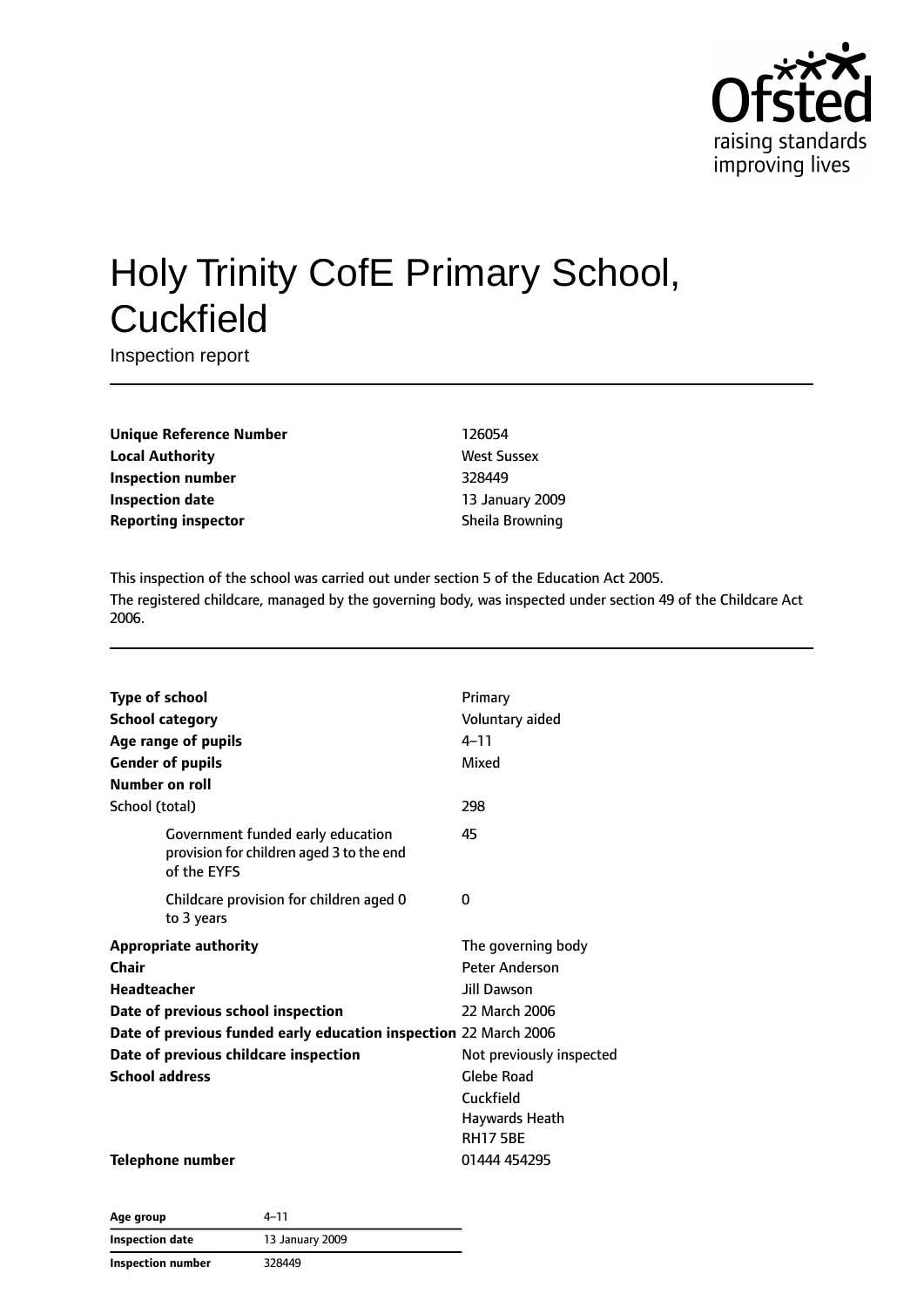**Fax number** 01444 459318

| Age group         | 4–11            |
|-------------------|-----------------|
| Inspection date   | 13 January 2009 |
| Inspection number | 328449          |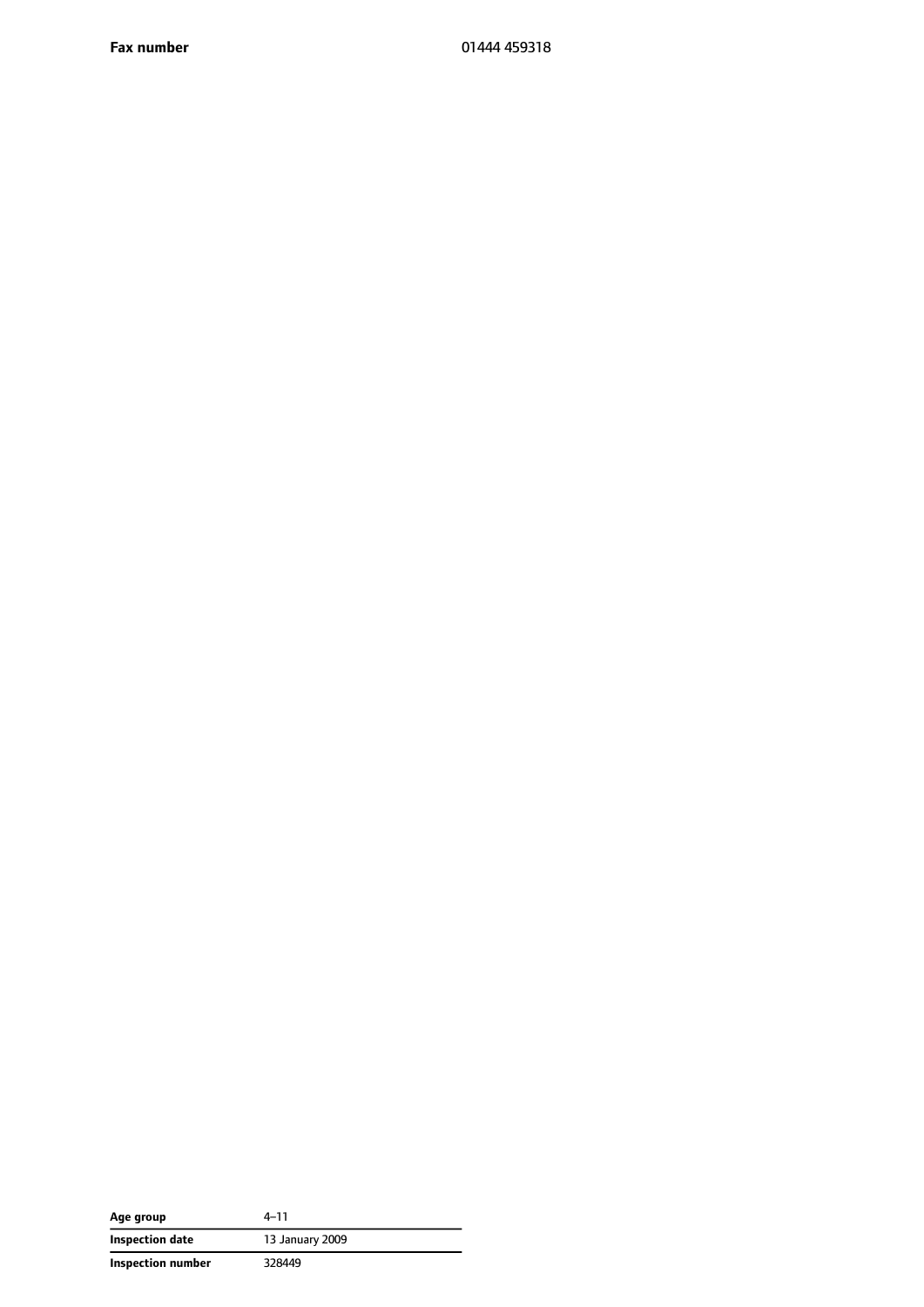.

<sup>©</sup> Crown copyright 2009

Website: www.ofsted.gov.uk

This document may be reproduced in whole or in part for non-commercial educational purposes, provided that the information quoted is reproduced without adaptation and the source and date of publication are stated.

Further copies of this report are obtainable from the school. Under the Education Act 2005, the school must provide a copy of this report free of charge to certain categories of people. A charge not exceeding the full cost of reproduction may be made for any other copies supplied.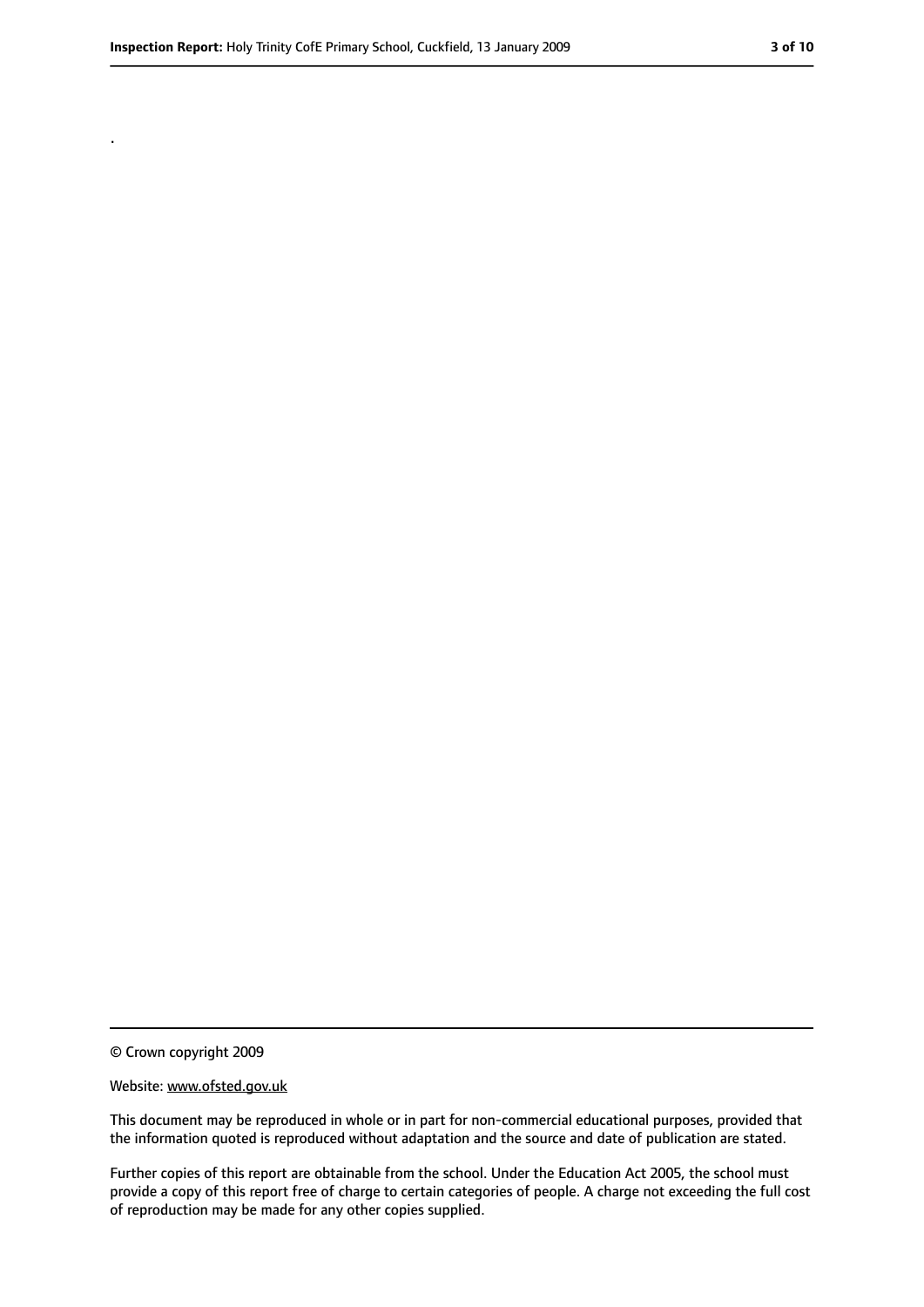## **Introduction**

The inspection was carried out by two Additional Inspectors who evaluated the overall effectiveness of the school and investigated the following issues:

- the latest evidence of achievement, particularly by children in the Early Years Foundation Stage (EYFS), and pupils in Years 2 and 6
- the quality of teaching and learning, especially in the use of questioning, feedback and marking to give pupils effective guidance about the next steps of learning
- the impact of leadership and management at all levels in improving pupils' achievement.

Evidence was gathered from the school's assessment information, planning and monitoring documents, observation of lessons, discussions with staff and pupils, and from parents' written comments. There was no detailed investigation of other aspects of the school's work, but inspectors found no evidence to suggest that the school's own assessments, as given in its self-evaluation, were not justified, and these have been included where appropriate in this report.

## **Description of the school**

The school offers EYFS provision in two Reception classes. Most pupils are from White British families and a few from minority ethnic groups are represented in small numbers. The number of pupils with learning difficulties and/or disabilities is broadly average, and most have moderate learning or speech, language and communication difficulties. For the past two years, the school has experienced many changes to staff, including at senior level. The senior leadership team is only recently established. There has also been a high turnover of governors in the past year. The school has attained several awards in recognition of its work, including Health Investor Award and Sports Partnership Mark.

## **Key for inspection grades**

| Grade 1 | Outstanding  |
|---------|--------------|
| Grade 2 | Good         |
| Grade 3 | Satisfactory |
| Grade 4 | Inadequate   |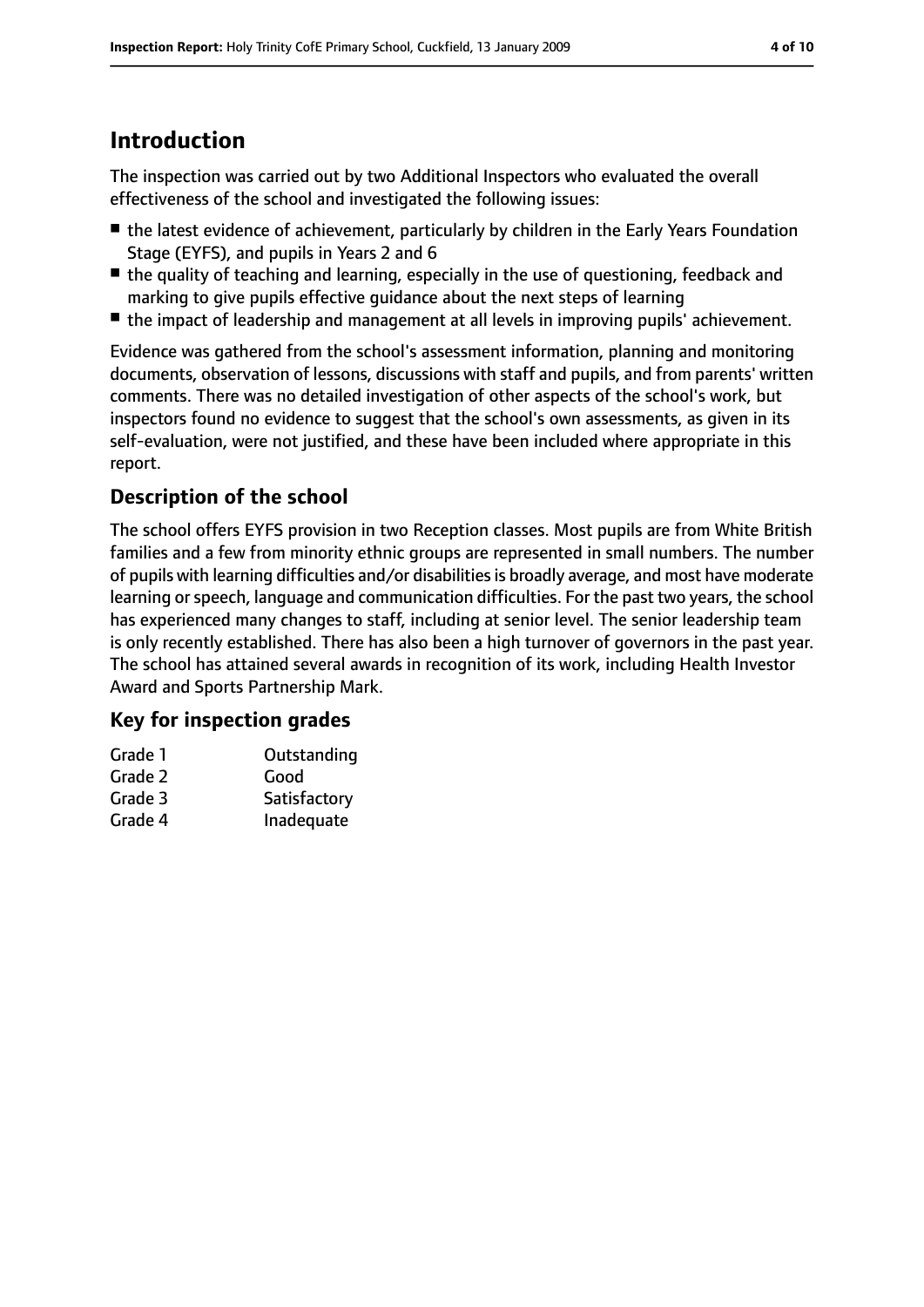## **Overall effectiveness of the school**

#### **Grade: 2**

The school's overall effectiveness is good. A key strength is pupils' good personal development and well-being, which prepares pupils well for their future education and adult life. Pupils show good attitudes to learning and enjoy school life. Most parents are very supportive of the school, one comment, typical of many, was, 'Our daughter has thoroughly enjoyed her time at Holy Trinity and can't wait to go in every day.' The school's Christian foundation helps to promote the values of respect and consideration of others. So, also, does the school's work with the United Nation Children's Fund. Thislink also promotes pupils' appreciation of their own culture, as well as sharpening their awareness and appreciation of cultural traditions other than their own. Pupils enjoy their links with schools in Africa, India, Mali, Romania and Sierra Leone, and the chance to learn about life in those countries. In response to a recent audit of their local context, the school plans to strengthen its links representing the wider cultural diversity within its local community. Pupils make a positive contribution to the school and wider community through their work as school councillors and take environmental issues seriously. Pupils say they feel safe and they know a lot about how to keep healthy. The school's strong pastoral care, support and quidance ensure pupils feel safe and happy. Child protection and safequarding arrangements are secure. Behaviour is good. A very small minority of parents commented about the impact of the challenging behaviour of a small minority of pupils. However, pupils confirm that successful support and training have effectively remedied these difficulties.

Achievement is good. Having entered Reception with attainment broadly as expected for their age, children get off to a good start in EYFS. This positive beginning is built on throughout the school, so that by Year 6 pupils attain above average standards. Improvements to the curriculum provide more opportunities for pupils to develop a wider range of reading, writing and mathematical skills. Use of a new mathematics scheme is also lifting attainment in this subject. A daily breakfast club, the opportunity to learn French, and over fifteen different popular clubs enrich pupils' experience and personal development. Good teaching and learning, focused specifically on boosting pupils' spelling, reading and writing skills, continue to raise standards. As a result, last year the school met its challenging targets. The teaching of blending sounds and letters in EYFS and Years 1 and 2 has led to a significant improvement in pupils' reading and writing skills. More able pupils are well supported across the school and by classes run by the local authority in subjects such as art, sport and drama. Some of these pupils have worked with other schools on a Shakespeare play. The use of skilful questioning by teachers ensures that pupils take an active part in their learning. Consequently, the majority develop the confidence and independence that underpins their good progress.

Lessons are well planned and work is mostly matched well to the different abilities in mixed age classes. Nevertheless, whilst academic guidance is good overall, there are inconsistencies in how effectively teachers use assessment information to set targets, plan consistently challenging work, and give helpful feedback to pupils on how to improve their work. For example, in English, 'snappy' targets are set and marking clearly explains what pupils need to do to improve. These successful practices are not as robust in mathematics, which means that pupils are not always clear about their targets or how to improve their work. Pupils are encouraged to check their own and each other's work, and this approach helps them to consolidate their learning. Specific learning activities, additional support, and good links with parents and external agencies successfully support those with learning difficulties and/or disabilities. Consequently, these pupils achieve well from their starting points.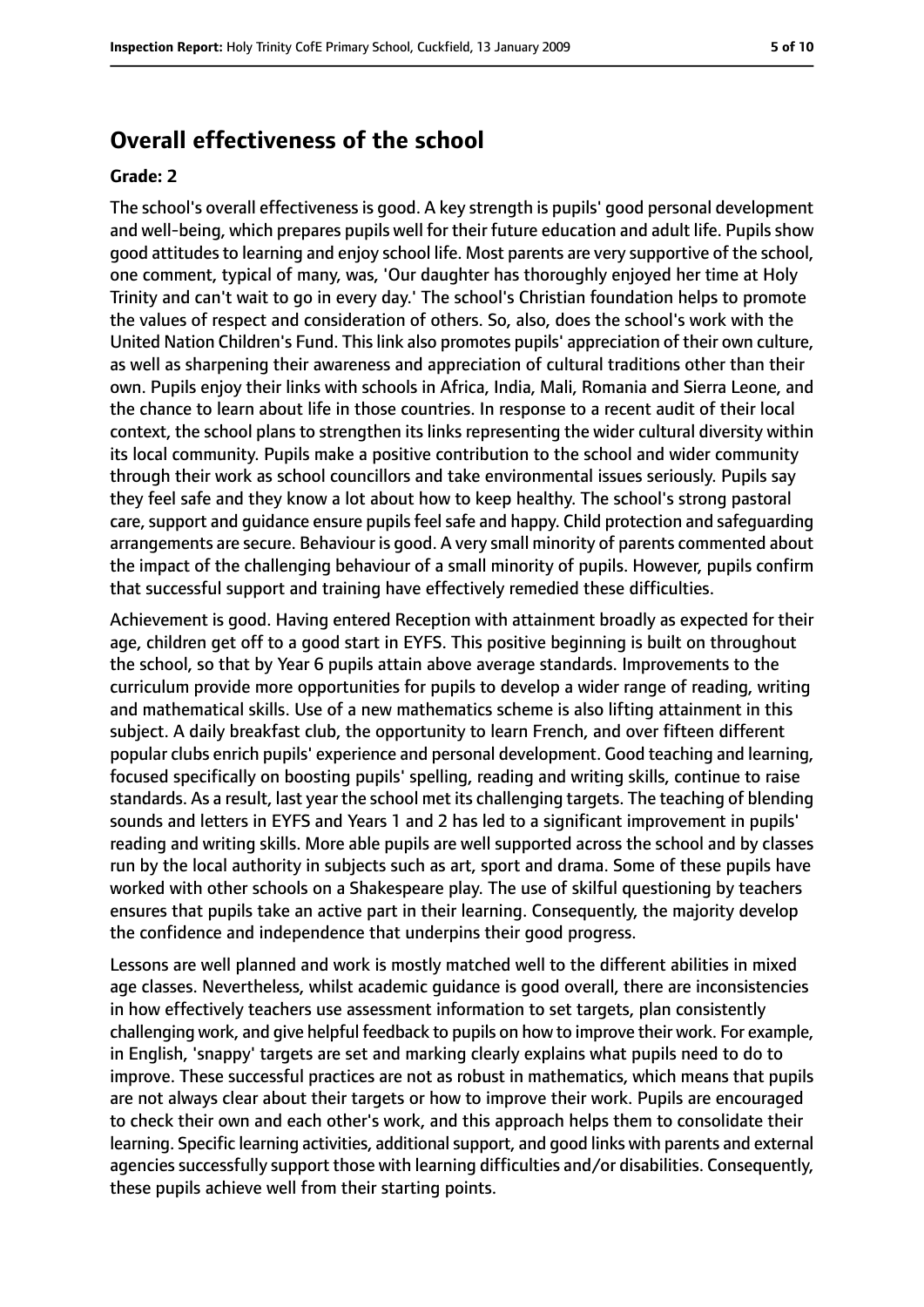Good leadership and management have brought about crucial improvements in teaching that are leading to improved progress by the vast majority of pupils. The relatively new senior leadership team are settling well into their roles. Strong teamwork is evident at all levels of management. Middle managers effectively monitor provision in their subjects, but are not yet sufficiently skilled in the use of assessment to help teachers plan consistently challenging work in lessons. Governors are well informed, challenge the school to improve, and offer strong support. Determined to be strategically sharp, they have planned training to enhance their skills. Since the last inspection, the school has experienced some significant changes to staff. Nevertheless, relative weaknesses in teaching have been tackled rigorously and successfully. Given the clear direction from the headteacher, incisive self-evaluation, and its track record of good achievement, the school has a good capacity to improve further.

## **Effectiveness of the Early Years Foundation Stage**

#### **Grade: 2**

The attainment of the majority of children on entry to Reception varies from year to year but it is usually at least as expected for the children's ages. Children get off to a good start in Reception because effective and thorough assessment ensures they make good progress. Consequently, most children are on track to reach the standards expected for their age, with many exceeding them in several areas of learning such as in language and aspects of mathematical development by the start of Year 1. Good links with parents and pre-schools ensure a smooth start to their learning. A significant minority of children have difficulty with social development, in forming positive relationships and expressing their emotions appropriately. Good teaching and improvements to planning nurture children's personal development and their welfare effectively. Independent learning skills, number and language skills are taught in imaginative ways. For example, while exploring 'Sailor Bear' and the topic of winter, children 'whooshed' arctic animals along ice, matched sets of Swedish gingerbread men, and advised one another about holidays as make believe travel agents. The EYFS is well led with trained and qualified staff. The outdoor area is used well, but there are plans to develop this further so that it supports children's social development more effectively.

## **What the school should do to improve further**

- Ensure that pupils have clear targets and quidance about how to improve their work in mathematics.
- Develop the assessment skills of middle managers to help them ensure that teachers plan consistently challenging work in lessons.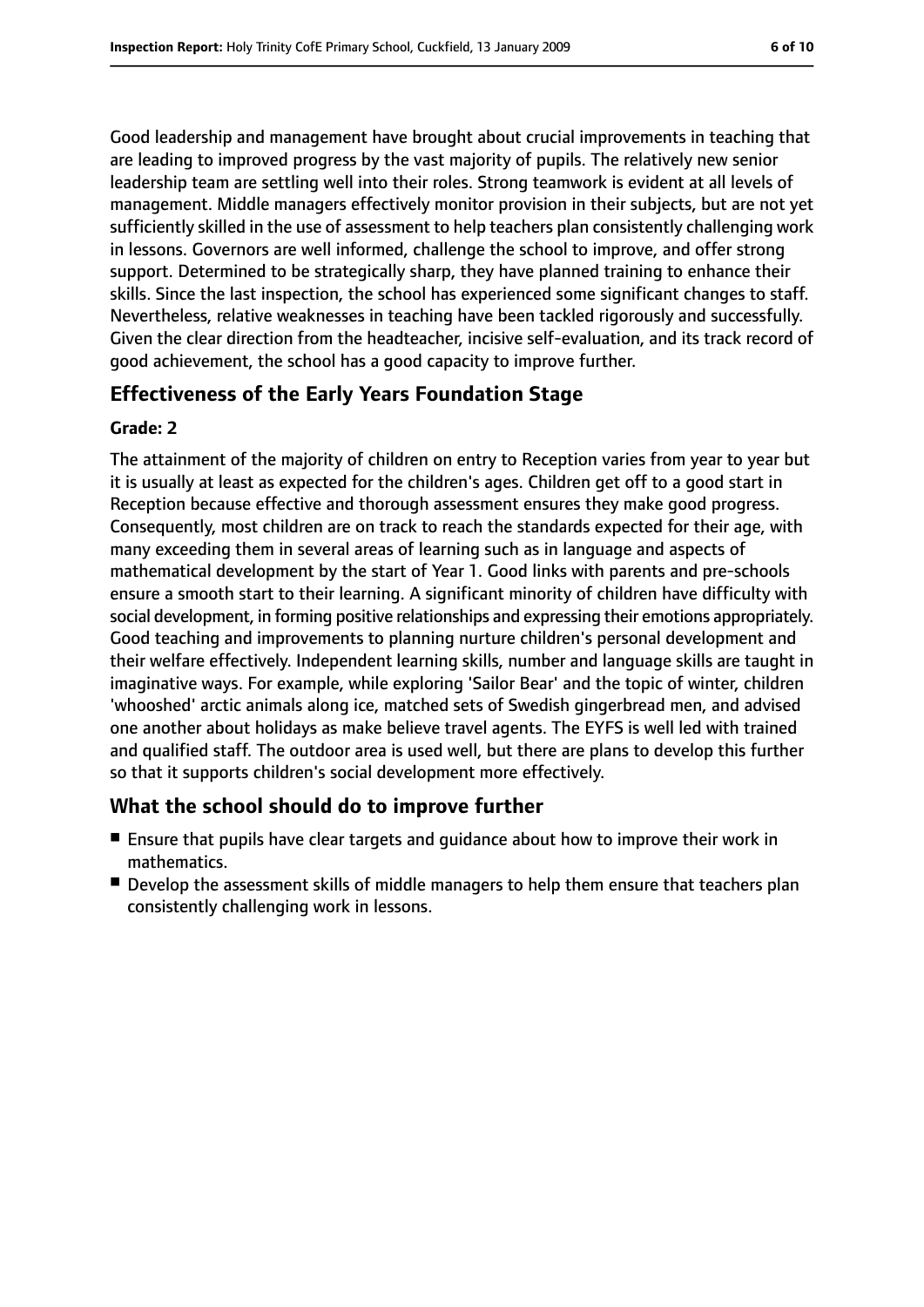**Any complaints about the inspection or the report should be made following the procedures set out in the guidance 'Complaints about school inspection', which is available from Ofsted's website: www.ofsted.gov.uk.**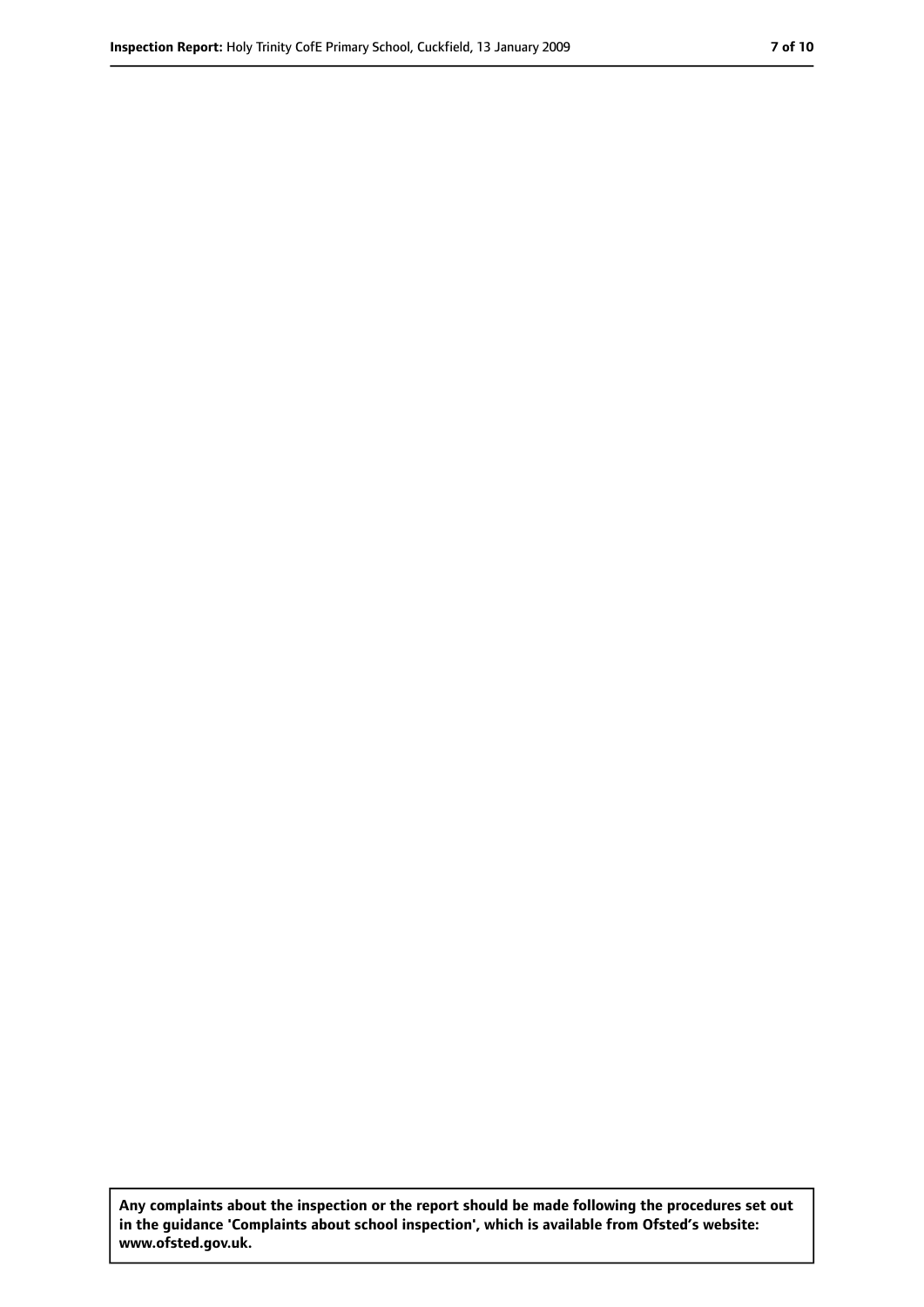## **Inspection judgements**

| Key to judgements: grade 1 is outstanding, grade 2 good, grade 3 satisfactory, and | <b>School</b>  |
|------------------------------------------------------------------------------------|----------------|
| arade 4 inadequate                                                                 | <b>Overall</b> |

## **Overall effectiveness**

| How effective, efficient and inclusive is the provision of<br>education, integrated care and any extended services in meeting the<br>needs of learners? |     |
|---------------------------------------------------------------------------------------------------------------------------------------------------------|-----|
| Effective steps have been taken to promote improvement since the last<br>inspection                                                                     | Yes |
| How well does the school work in partnership with others to promote learners'<br>well being?                                                            |     |
| The capacity to make any necessary improvements                                                                                                         |     |

## **Effectiveness of the Early Years Foundation Stage**

| How effective is the provision in meeting the needs of children in the<br><b>EYFS?</b>       |  |
|----------------------------------------------------------------------------------------------|--|
| How well do children in the EYFS achieve?                                                    |  |
| How good are the overall personal development and well-being of the children<br>in the EYFS? |  |
| How effectively are children in the EYFS helped to learn and develop?                        |  |
| How effectively is the welfare of children in the EYFS promoted?                             |  |
| How effectively is provision in the EYFS led and managed?                                    |  |

## **Achievement and standards**

| How well do learners achieve?                                                                               |  |
|-------------------------------------------------------------------------------------------------------------|--|
| The standards <sup>1</sup> reached by learners                                                              |  |
| How well learners make progress, taking account of any significant variations<br>between groups of learners |  |
| How well learners with learning difficulties and/or disabilities make progress                              |  |

## **Annex A**

<sup>&</sup>lt;sup>1</sup>Grade 1 - Exceptionally and consistently high; Grade 2 - Generally above average with none

significantly below average; Grade 3 - Broadly average to below average; Grade 4 - Exceptionally low.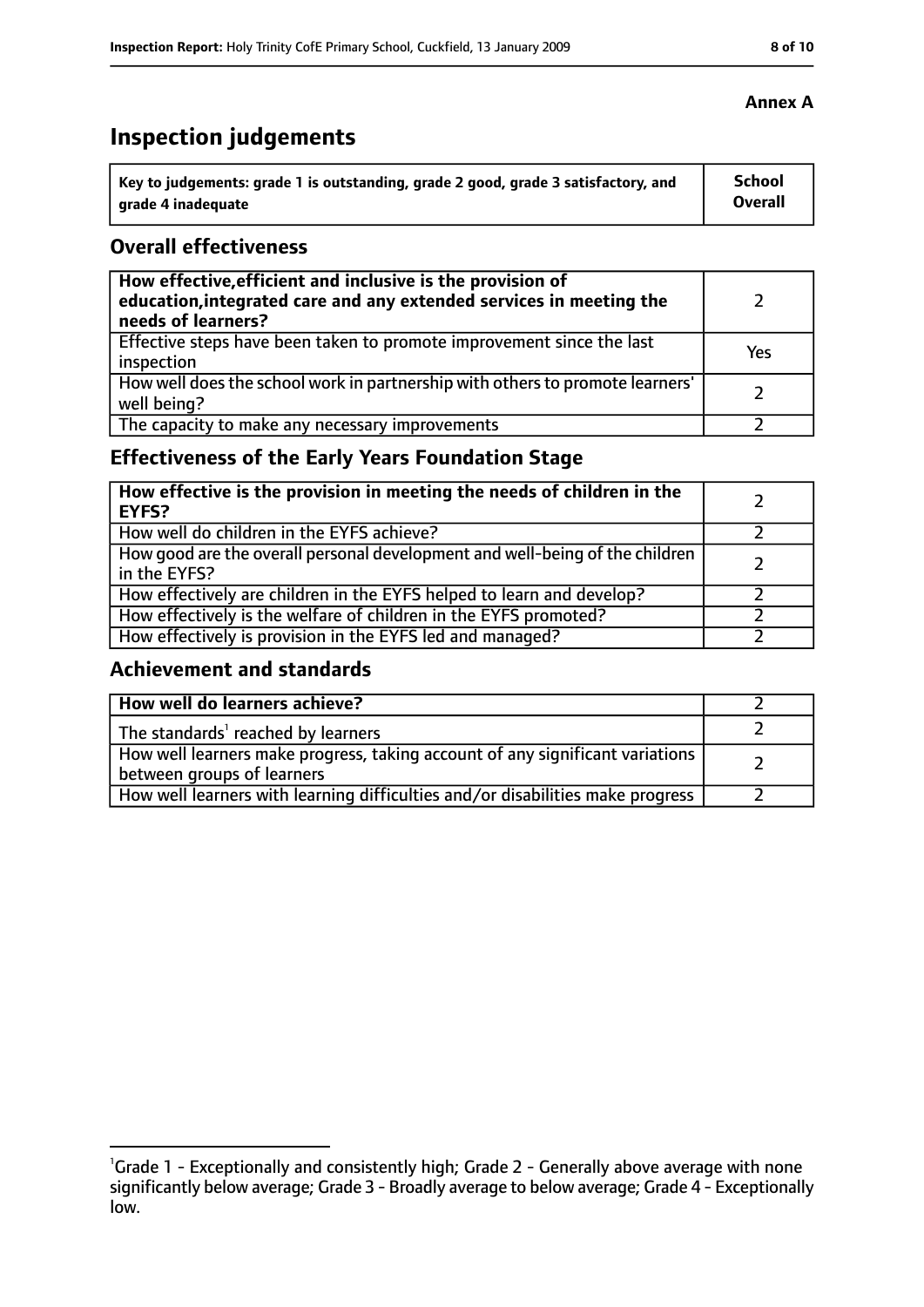## **Personal development and well-being**

| How good are the overall personal development and well-being of the<br>learners?                                 |  |
|------------------------------------------------------------------------------------------------------------------|--|
| The extent of learners' spiritual, moral, social and cultural development                                        |  |
| The extent to which learners adopt healthy lifestyles                                                            |  |
| The extent to which learners adopt safe practices                                                                |  |
| The extent to which learners enjoy their education                                                               |  |
| The attendance of learners                                                                                       |  |
| The behaviour of learners                                                                                        |  |
| The extent to which learners make a positive contribution to the community                                       |  |
| How well learners develop workplace and other skills that will contribute to<br>their future economic well-being |  |

## **The quality of provision**

| How effective are teaching and learning in meeting the full range of<br>learners' needs?              |  |
|-------------------------------------------------------------------------------------------------------|--|
| How well do the curriculum and other activities meet the range of needs and<br>interests of learners? |  |
| How well are learners cared for, quided and supported?                                                |  |

## **Leadership and management**

| How effective are leadership and management in raising achievement<br>and supporting all learners?                                              |           |
|-------------------------------------------------------------------------------------------------------------------------------------------------|-----------|
| How effectively leaders and managers at all levels set clear direction leading<br>to improvement and promote high quality of care and education |           |
| How effectively leaders and managers use challenging targets to raise standards                                                                 | フ         |
| The effectiveness of the school's self-evaluation                                                                                               |           |
| How well equality of opportunity is promoted and discrimination eliminated                                                                      |           |
| How well does the school contribute to community cohesion?                                                                                      |           |
| How effectively and efficiently resources, including staff, are deployed to<br>achieve value for money                                          |           |
| The extent to which governors and other supervisory boards discharge their<br>responsibilities                                                  |           |
| Do procedures for safequarding learners meet current government<br>requirements?                                                                | Yes       |
| Does this school require special measures?                                                                                                      | <b>No</b> |
| Does this school require a notice to improve?                                                                                                   | No        |